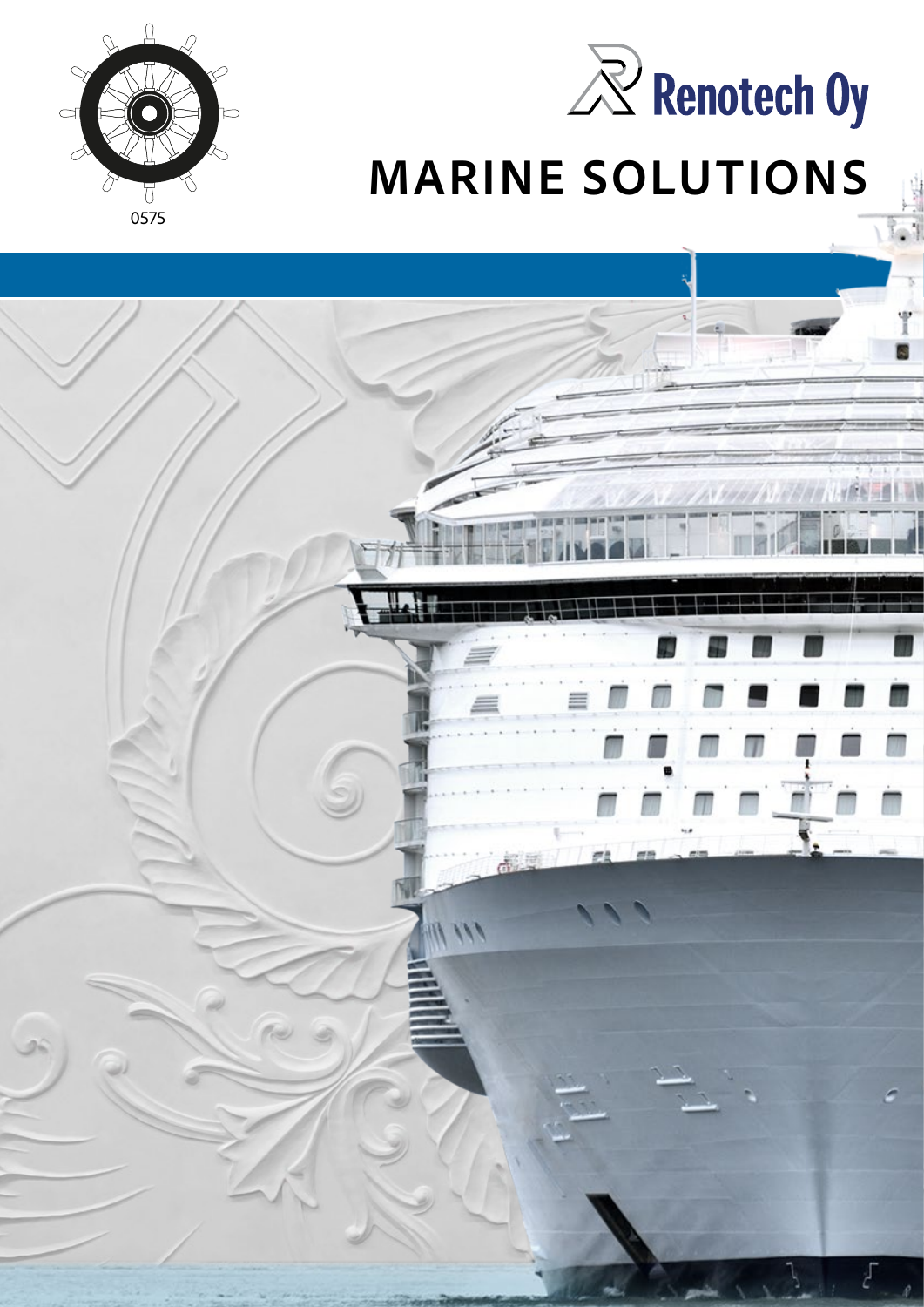#### **med-certified solutions**



We manufacture, develop and import MED-certified interior architectural elements, and other construction and decor products.

Our products are: non-toxic, environmentally friendly, non-combustible, light-weight, durable, aesthetically pleasing and easy to install.



Renotech Oy - Marine Solutions www.renotech.fi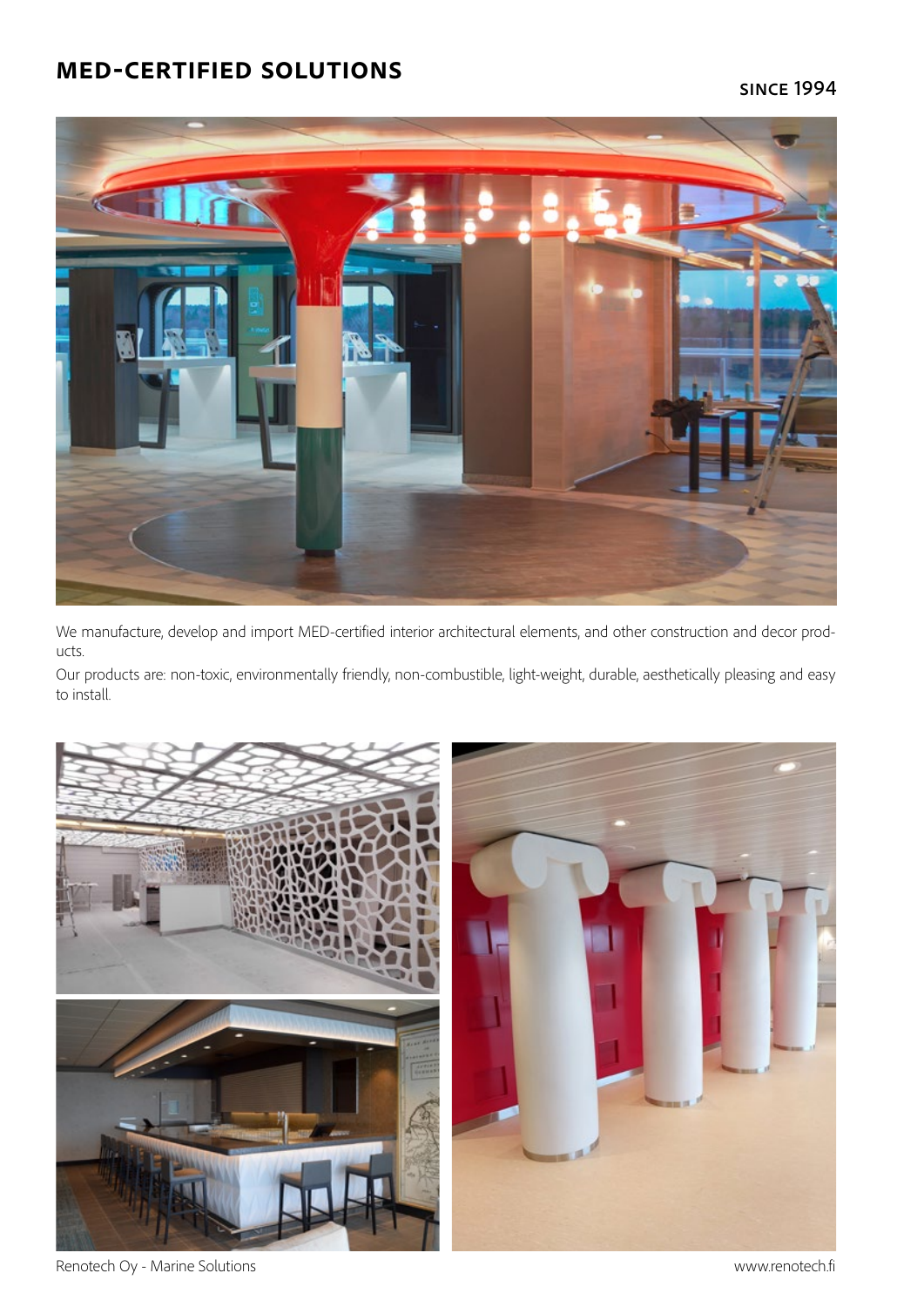#### **renotech grg gypsum mouldings**



Renotech GRG is a non-combustible, glass fiber reinforced, alfa gypsum based, moulded product. GRG mouldings are lightweight, durable, easy to handle and install.

All GRG elements are handcrafted. Each project is unique and poses it's own individual challenges, which are determined by destined use, performance requirements, adjacent elements and surrounding constructional solutions.

Shape, structure and method of installation are chosen with maximum durability, functionality and ease of installation in mind.



www.renotech.fi example of the state of the Renotech Oy - Marine Solutions